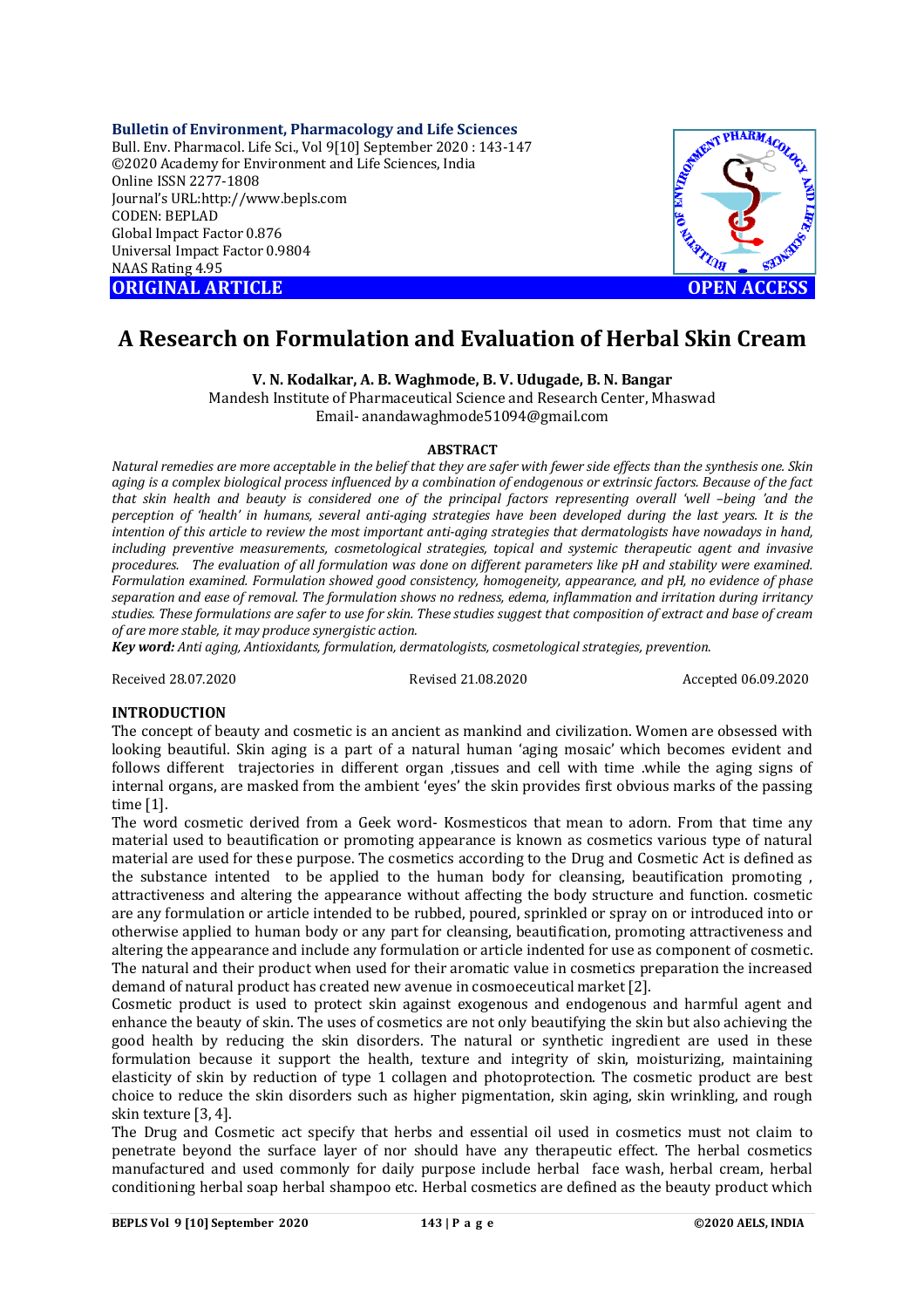posses desired physiological activity such as healing smoothening enhancing and conditioning property because of herbal ingredient.

The herbs are used in crude or extract form these herbs should have different properties like antioxidant, anti-inflammatory, antiseptics, emollient, antibacterial etc. Cosmetics are prepared or formulate to reduce wrinkles fight acne and to control oil secretion for various types of skin protective, Anti acne, Anti wrinkle, anti aging and designed using different type of materials either different types of materials either natural or synthetics.

Creams are solid or semisolid polyherbal formulation. water is important ingredient of skin creams as moisture content of the skin control the appearance of the skin therefore in skin cream either fatty phase (oil) can be dispersed in aqueous phase (water) therefore this types of emulsion is called as oil in water type of emulsion (o/w) containing suitable emulsifying agent and herbal extract of lemon peel and turmeric. These herbs have been selected depend on the value of herbal traditional system.

#### **MATERIAL AN METHODS EXPERIMENTAL WORK Row Herbs Collection**

All crude drug are collected form vagdoly Ayurvedic Medical Shop Satara.

|                           | Table No: 1 (Uses of crude drug)                                                       |
|---------------------------|----------------------------------------------------------------------------------------|
| Crude Drug                | Uses                                                                                   |
| Lemon peel (Citrus Limon) | Anti aging, Carminative, perfuming agent Flavouring agent, Anti –aging                 |
| Turmeric (curcuma Longa)  | Condiment, Colouring agent, spice , anti inflammatory drug , food additive, Anti aging |

### **METHOD OF PREPARATION**

Stapes carried out in preparation of Antiaging cream were as follows.

# **Preparation of extract of crude drug**

### **Aqueous extract (Lemon peel, Turmeric)**

5 gm of each ingredient weighted accurately and dissolve each in 50 ml of water .This solution is placed on water bath at 80 – 100 Temperature. The heating solutions were concentrated up to 20 ml then follow filtration process of each ingredient and collect the each filter product.

#### **Preparation of oil phase**

Bees wax, propylene glycol and mineral oil were taken into one porcelain dish and this mixture was melted at 750C.

#### **Preparation of aqueous phase**

Aqueous extract of crude drugs maintain in step-1, propyl paraben, steric acid and water were taken into another porcelain dish and heated this mixture at 750C.

# **Addition of aqueous phase to oil phase**

The aqueous phase was added into the oil with continuous stirring at 75<sup>o</sup>C

# **Addition of an aqueous phase to the oil phase**

The aqueous phase was added into the oil phase with continuous stirring at  $75\degree$ C. Now once the transfer was completed it was allow cooling at room temperature, all the while being stirred. Perfume was added at last just before the finished product was transfer to suitable container. Then cream was evaluated for various physical parameters.

### **Formulation of herbal extract:**

| Sr.no               | Ingredient | <b>Extract 2%</b> | <b>Extract 4%</b> | <b>Extract 6%</b> |  |
|---------------------|------------|-------------------|-------------------|-------------------|--|
| ı.                  | Lemon peel | (1.4)             | 0.8               | 1.2               |  |
| $\mathcal{D}$<br>Ζ. | Turmeric   |                   | 0.8               | 19                |  |

Table no.2 (**Formulation of Herbal Extract**)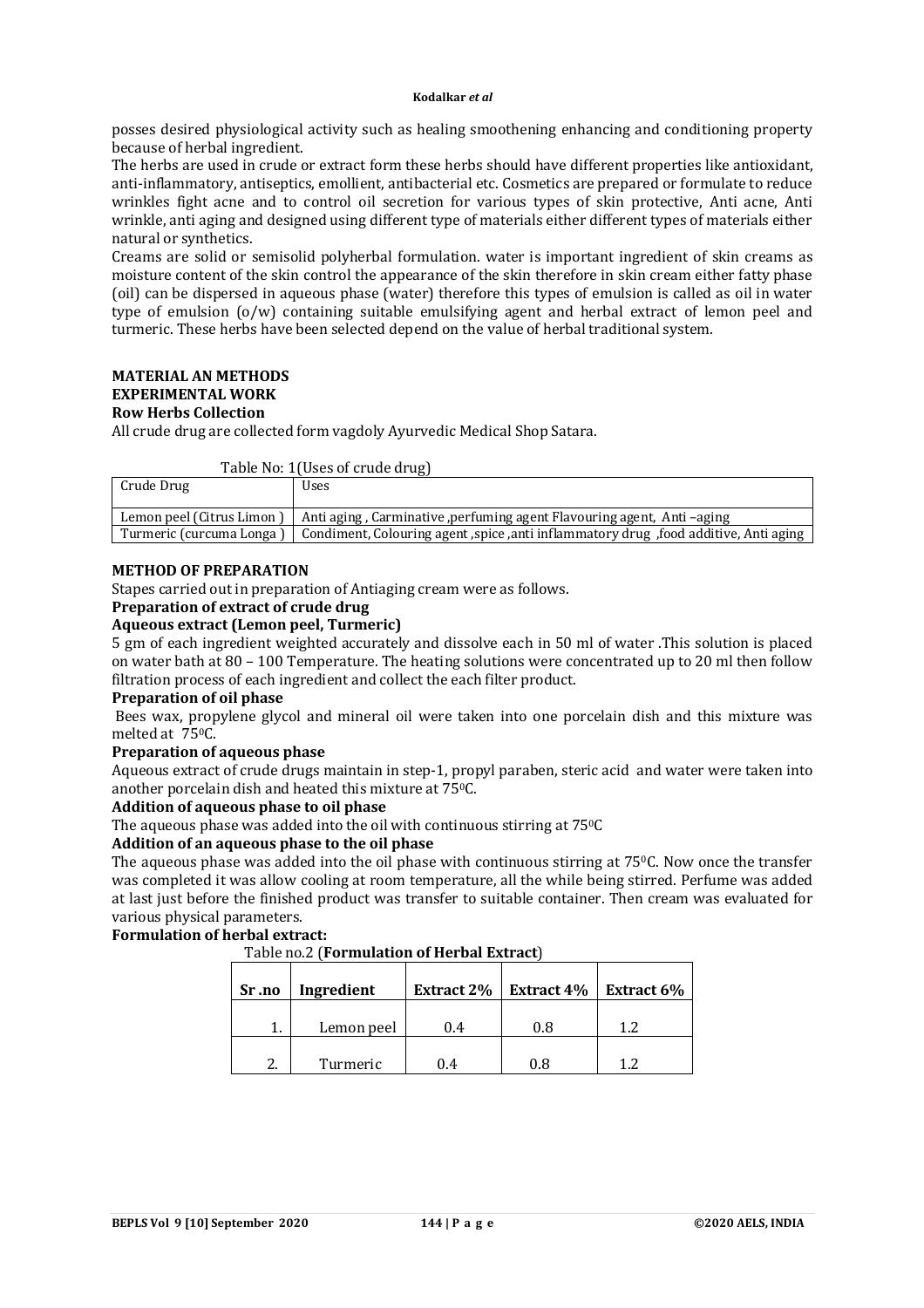### **Formulation of Herbal Cream:**

|              | Table no.3 ( <b>Formulation of Herbal Cream)</b> |                |                 |                 |  |
|--------------|--------------------------------------------------|----------------|-----------------|-----------------|--|
| Sr.no        | <b>Ingredients</b>                               | F <sub>1</sub> | F <sub>2</sub>  | $F_3$           |  |
| $\mathbf{1}$ | Extract                                          | 2 ml           | 4 ml            | 6 ml            |  |
| 2            | Bees wax                                         | $5.3$ gm       | 4.3 gm          | $3.3$ gm        |  |
| 3            | Proplyene glycol                                 | $1.5$ gm       | 1.5gm           | $1.5$ gm        |  |
| 4            | Steric acid                                      | $1 \text{ gm}$ | $1 \text{ gm}$  | $1 \text{ gm}$  |  |
| 5            | Mineral oil                                      | 7 ml           | 5ml             | 3ml             |  |
| 6            | Propyl paraben                                   | $0.2$ gm       | $0.2$ gm        | $0.2$ gm        |  |
| 7            | Rose oil                                         | 1 ml           | 1 <sub>ml</sub> | 1 <sub>ml</sub> |  |
| 8            | Water                                            | 5ml            | 5ml             | 5ml             |  |

# Table no.3 (**Formulation of Herbal Cream)**

### **EVALUATION TEST FOR ANTI - AGING CREAM OF LEMON PEEL**

Test is very essential to maintain a uniform standard for Anti aging cream of lemon peel and safety. Keeping this Evaluation view in the formulated anti aging cream of lemon peel was evaluated on the various parameters such as follow.

### **Physical Evaluation**

Colour

Odor

Texture

#### **Homogenicity: -**

The formulation was tested for the homogenicity by visual appearance & by touch.

### **pH of cream: -**

pH was calibrated by using standard butter solution. The pH of various formulations was determined by using digital pH meter. About 1 gm of cream was dissolved in 100 ml of Distilled water and store for two hours.The measurement of pH of each formulation was done in triplicate and average values were calculated.

#### **Irritancy: -**

Mark an area (159.cm) on Left hand dorsal surface. The formulated cream applied particular area & time was noted. Irritancy, Erythrma, Edema check on 24 hours.

#### **Wash ability: -**

A small amount of cream applied on hand and washed under running tap water.

### **Phase separation: -**

The formulated cream was kept intact in close container at 25 -300 not exposed to light. Phase separation was carefully every 24 hrs for 30 days .Any change in phase separation was checked.

### **Stability testing:-**

Stability testing of prepared formulation was conducted for most stable formulation room temp studied for 7days. The formulation was kept at room temp.

# **RESULT**

### **Physical Properties of Formulated Cream** :

The physical properties & all formulated cream were judged by its color. Odour & texture

| Table no: 4 (Physical Properties of Formulated Cream) |  |  |
|-------------------------------------------------------|--|--|

| <b>TEST</b>  | F1.                   | F2                                            | F <sub>2</sub> |
|--------------|-----------------------|-----------------------------------------------|----------------|
| Colour       |                       | Faint yellow   Faint yellow   Faint yellow    |                |
| <b>Odour</b> |                       | characteristicscharacteristicscharacteristics |                |
|              | Appearance Semi-solid | Semi-solid                                    | Semi-solid     |

# **pH of cream:**

The result of P<sup>H</sup> of prepared cream was found to be around 6 which are suitable for topical application**.** 

| Table no: 5 (P <sup>H</sup> of cream) |  |  |
|---------------------------------------|--|--|
|                                       |  |  |

| Sr. no | <b>Formulation</b> |  |
|--------|--------------------|--|
|        | п,                 |  |
|        | m.                 |  |
|        | $\mathbf{r}$       |  |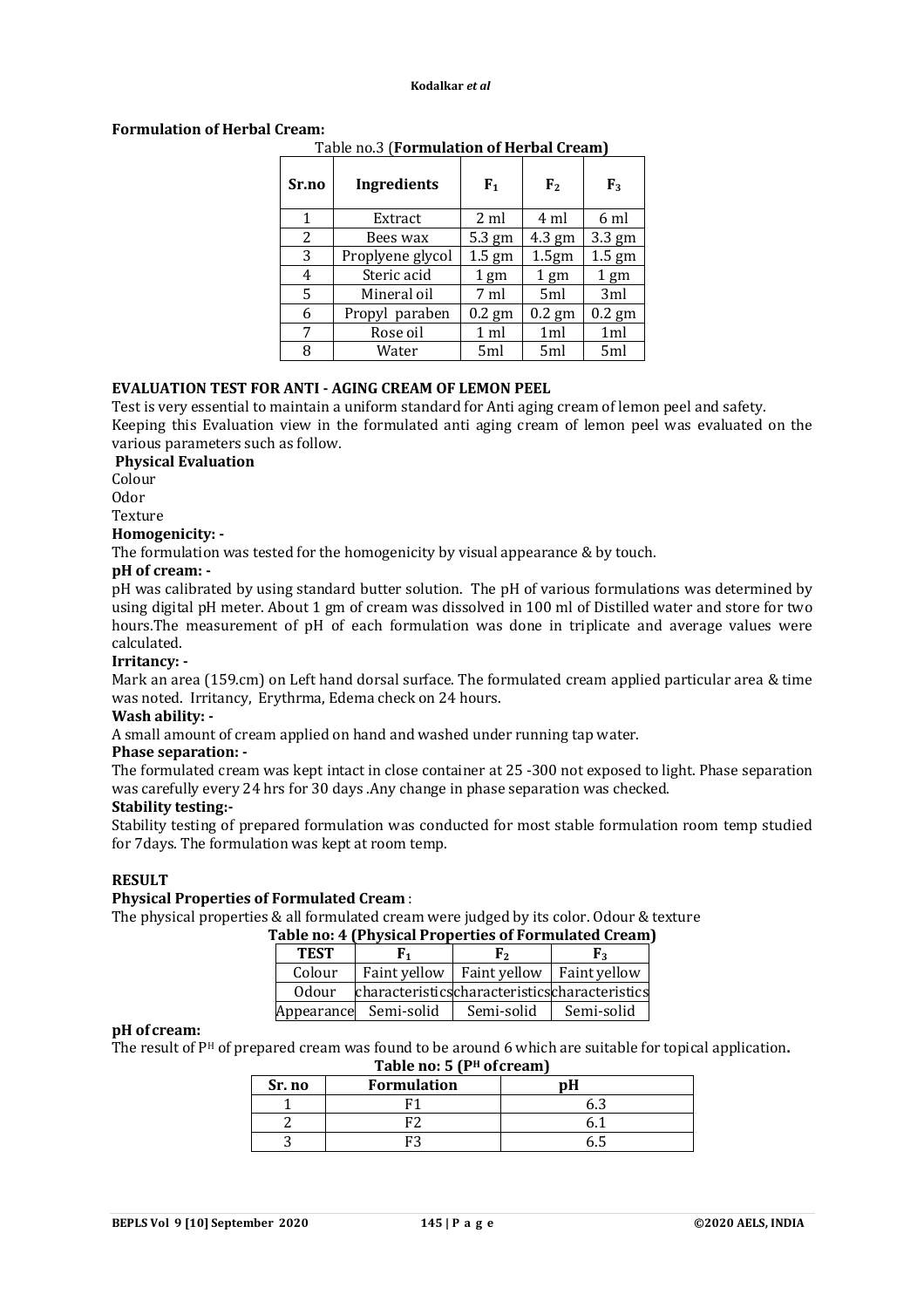### **Irritation Test:**

| Table no: 6 (Irritation Test)                             |    |    |                |  |
|-----------------------------------------------------------|----|----|----------------|--|
| <b>Test</b>                                               | F1 | F, | F <sub>2</sub> |  |
| Irritation test No irritation No irritation No irritation |    |    |                |  |

### **Wash ability:**

| Table no: 7 (Wash ability) |             |             |             |  |  |
|----------------------------|-------------|-------------|-------------|--|--|
| <b>Parameter</b><br>ר י    |             |             |             |  |  |
| Wash ability               | Easily wash | Easily wash | Easily wash |  |  |

#### **Stability test For formulation F<sup>1</sup>**

|  | Table no: 8 (Stability test for formulation $F_{1}$ ) |  |
|--|-------------------------------------------------------|--|
|--|-------------------------------------------------------|--|

| Test                   | After 5 days    | After 10 days   | After 15 days   |
|------------------------|-----------------|-----------------|-----------------|
|                        |                 |                 |                 |
| Physical appearance    | Semi-solid      | Semi-solid      | Semi-solid      |
| Texture                | 0k              | 0k              | 0k              |
| Colour                 | No change       | No change       | No change       |
| <b>Odor</b>            | Characteristics | Characteristics | Characteristics |
| pΗ                     | 6.3             | 6.3             | 6.3             |
| Degradation of product | Nil             | Nil             | <b>Nil</b>      |

### **For Formulation F2**

#### **Table no: 9 (Formulation F2)**

| Test                   | After 5 days                                  | After 10 days | After 15 days |
|------------------------|-----------------------------------------------|---------------|---------------|
| Physical appearance    | Semi-solid                                    | Semi-solid    | Semi-solid    |
| Texture                | 0k                                            | 0k            | ()k           |
| Colour                 | No change                                     | No change     | No change     |
| 0dor                   | CharacteristicsCharacteristicsCharacteristics |               |               |
| pН                     | 6.1                                           | 6.1           | 6.1           |
| Degradation of product | Nil                                           | Nil           | Nil           |

#### **For Formulation F<sup>3</sup>**

#### **Table no: 10 (Formulation F3)**

| Test                   | After 5 days | After 10 days | After 15 days                                 |
|------------------------|--------------|---------------|-----------------------------------------------|
| Physical appearance    | Semi-solid   | Semi-solid    | Semi-solid                                    |
| Texture                | 0k           | 0k.           | 0k                                            |
| Colour                 | No change    | No change     | No change                                     |
| 0dor                   |              |               | CharacteristicsCharacteristicsCharacteristics |
| pΗ                     | 6.5          | 6.5           | 6.5                                           |
| Degradation of product | Nil          | Nil           | Nil                                           |

#### **DISCUSSION**

Lemon peel and Turmeric are well known for their medicinal value in Indian traditional system of medicine and in ayurvedic preparations. In the present work, it was decided to extract and formulate herbal face cream. The herbal face cream was O/W type emulsion, hence can be easily washed with plane water that gives better customer compliance. There is a growing demand for herbal cosmetics in the world market and they are invaluable gifts of nature. Therefore, we tried to make an herbal face cream containing the extract of *lemon peel* and *turmeric* in different concentration along with rose oil. Our study indicated that the formulation F1 to F3 found to be more stable, while remaining formulations were not stable and resulted in breakdown of the emulsion when stored for long time. These formulations F1 to F3 had almost constant pH, homogeneous, emollient, non-greasy and easily removed after the